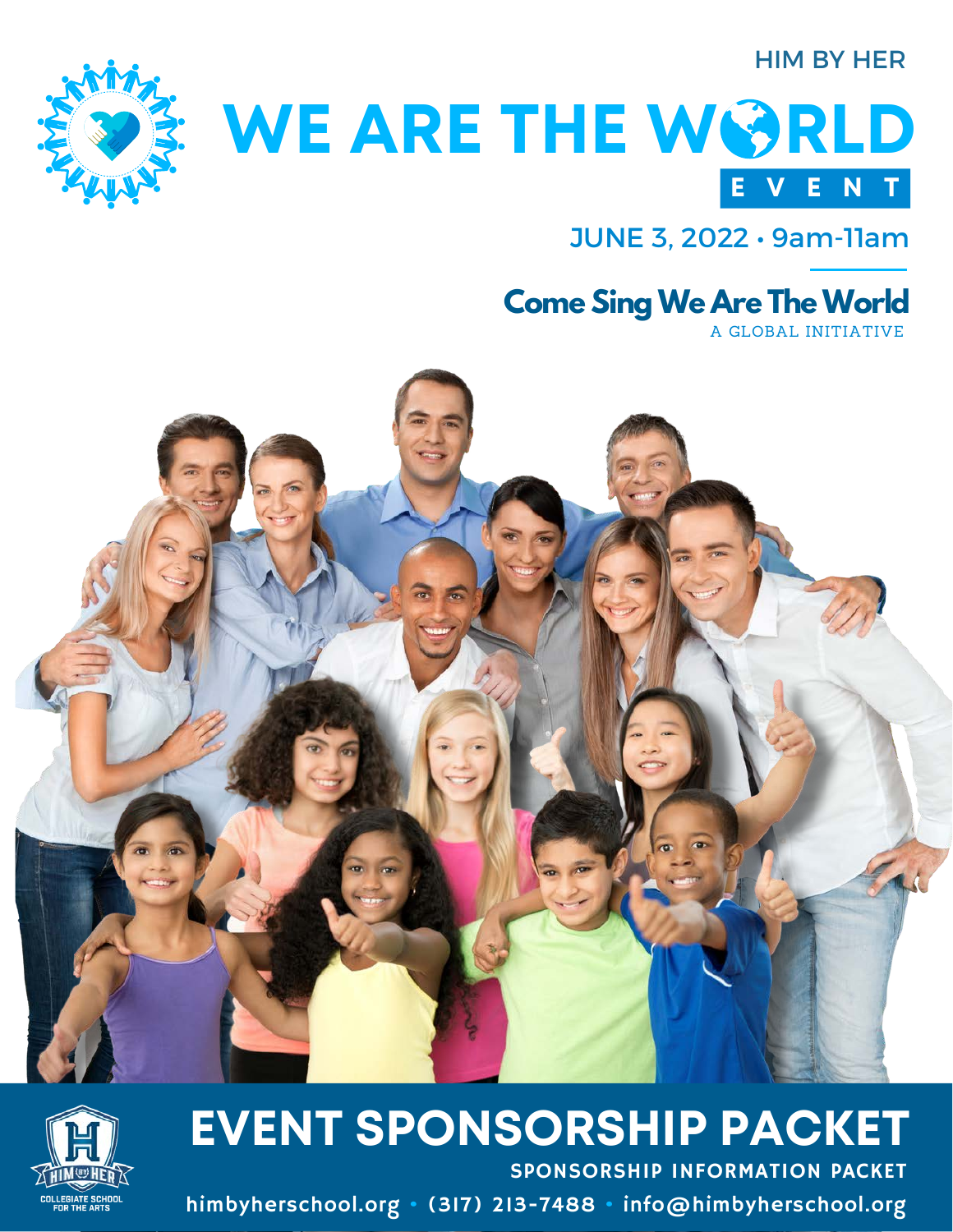#### HIM BY HER



WE ARE THE WORLD **E V E N T**

JUNE 3, 2022 • 9am-11am

### **Join Him By Her for We Are The World Festival**

**In January of 1985,** 45 of America's top musicians came together to support one of the most successful collaborations of humanitarian aid in history – the singing of "We are the World." Hearing students singing the song in the halls of the HIM By HER Collegiate School for the Arts, Harry Dunn, founder of the school, was inspired once again by the heartfelt lyrics. This led him to organize a We Are the World Festival event on **June 3, 2022, 4501 E. 32nd Street, Indianapolis, 46218**.





**1.**

## **EVENT SPONSORSHIP PACKET**

himbyherschool.org • (317) 213-7488 • info@himbyherschool.org SPONSORSHIP INFORMATION PACKET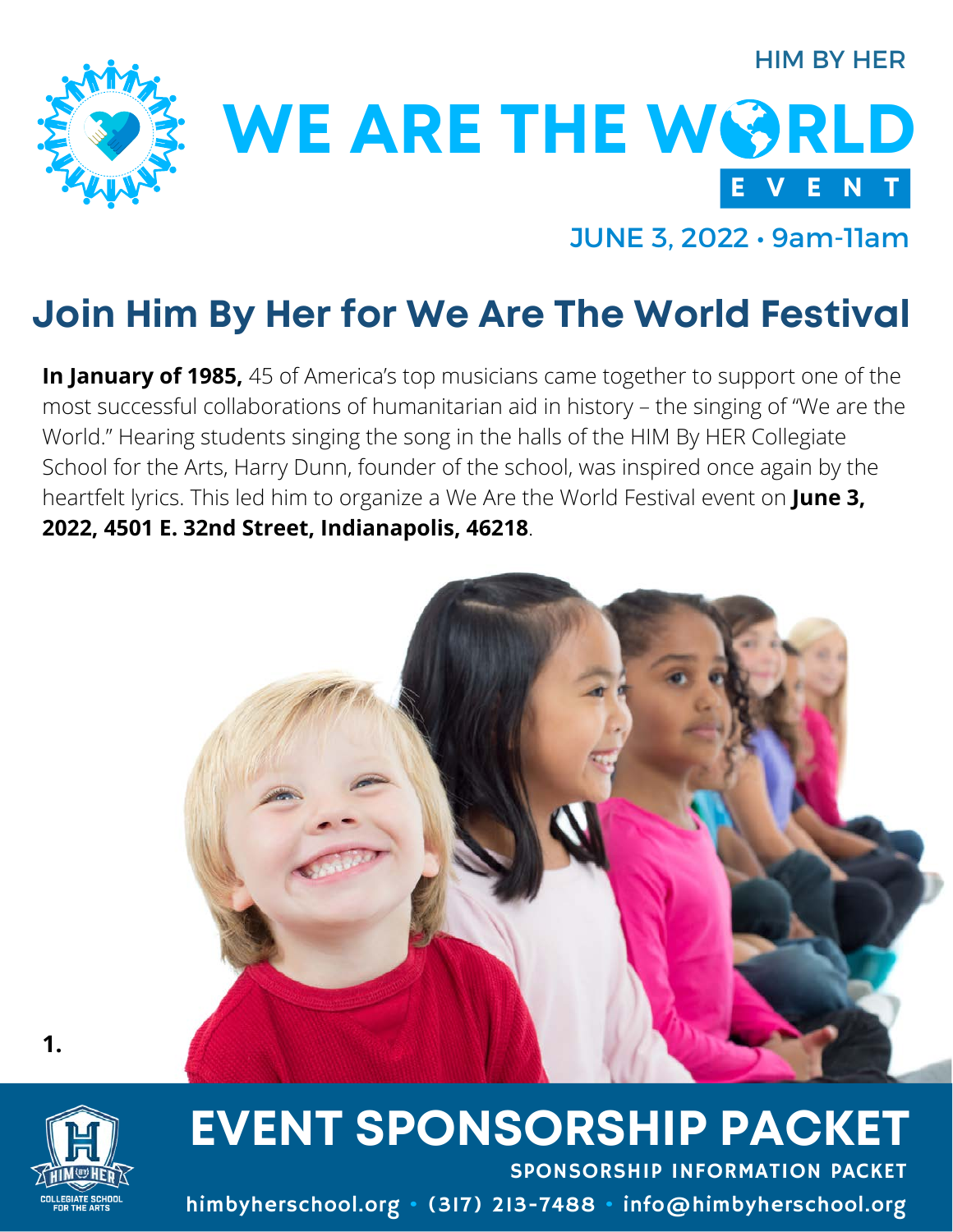On June 3, from 9 to 11 am, all are invited to join in at the school. Whether you're a child or adult, a first responder, a teacher, black, white or any other ethnic group, you're invited to sing out along with the students as the famous song is played and sung four times through. If you don't want to sing, plan to come out to support the singers and their message. In addition to the singing, there will be many festival type activities. These will include food trucks, bounce houses, and various bands performing different genres of music. All of this family-fun will be admission free.

"We are the World," the charity single written by Michael Jackson and Lional Richie, has been credited with creating a climate that highlighted how racially diverse musicians could work together to create a life changing event. This is essentially the reason that the HIM By HER Foundation was established in 2014 and the Collegiate School of the Arts in 2020 by Harry Dunn III, and his wife Michelle. Together they started the HIM By HER Foundation - **"Helping Improve Mankind By Healing Every Race"**.





### SPONSORSHIP INFORMATION PACKET **EVENT SPONSORSHIP PACKET**

himbyherschool.org • (317) 213-7488 • info@himbyherschool.org